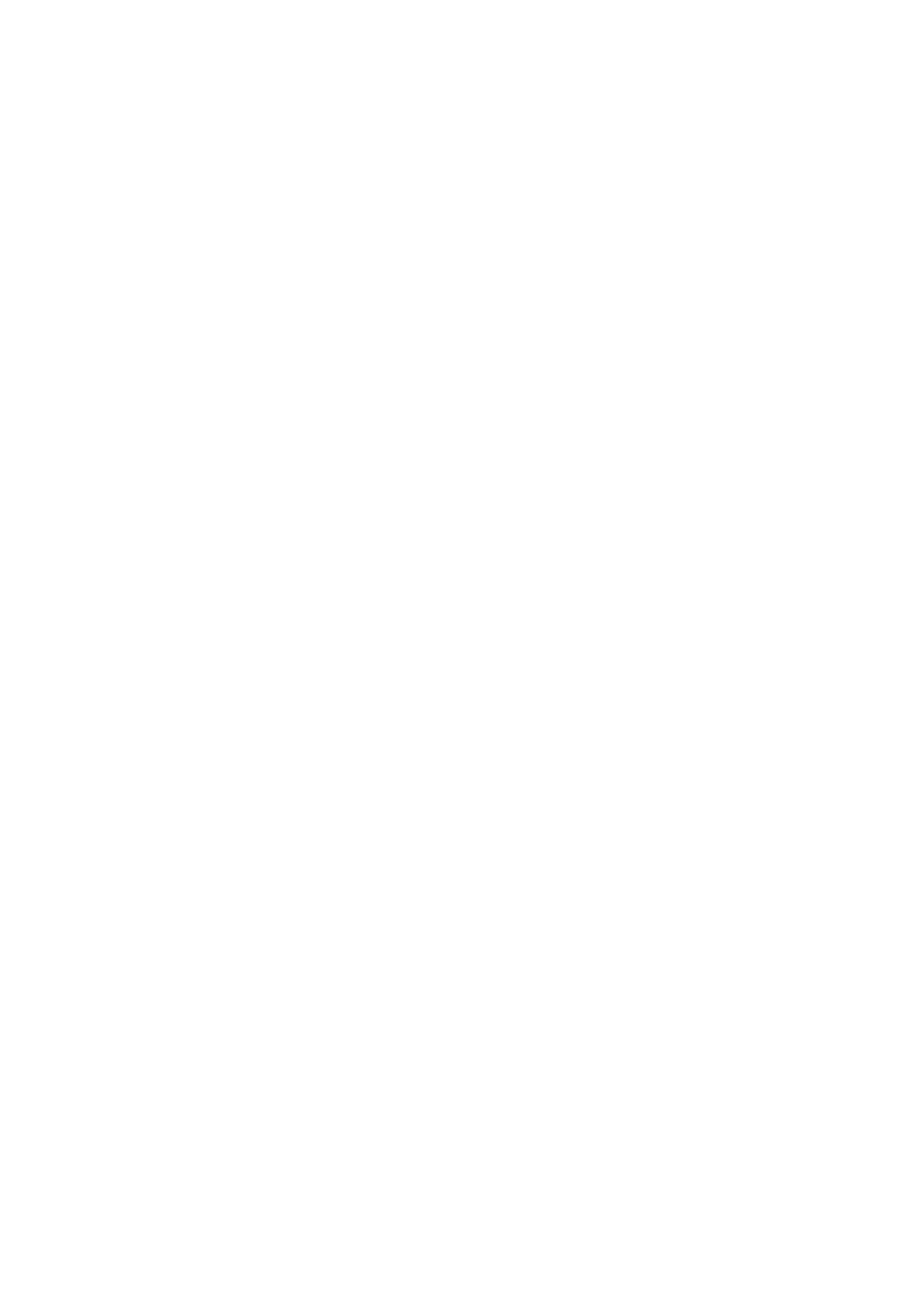| Reading this report                                                               | $\overline{2}$ |
|-----------------------------------------------------------------------------------|----------------|
| Introduction                                                                      | $\mathcal{B}$  |
| Key insights                                                                      | $\overline{5}$ |
| Insight 1: Gender parity delivers real dollar value to Queensland                 | 6              |
| Insight 2: High performance = men and women + commitment to diversity + inclusion | 8              |
| Insight 3: The target is in sight, but barriers remain                            | 11             |
| Insight 4: More game changers need to stand up and be counted                     | 13             |
| Conclusion                                                                        | 15             |
| Appendix                                                                          | 16             |
| Authors                                                                           | 17             |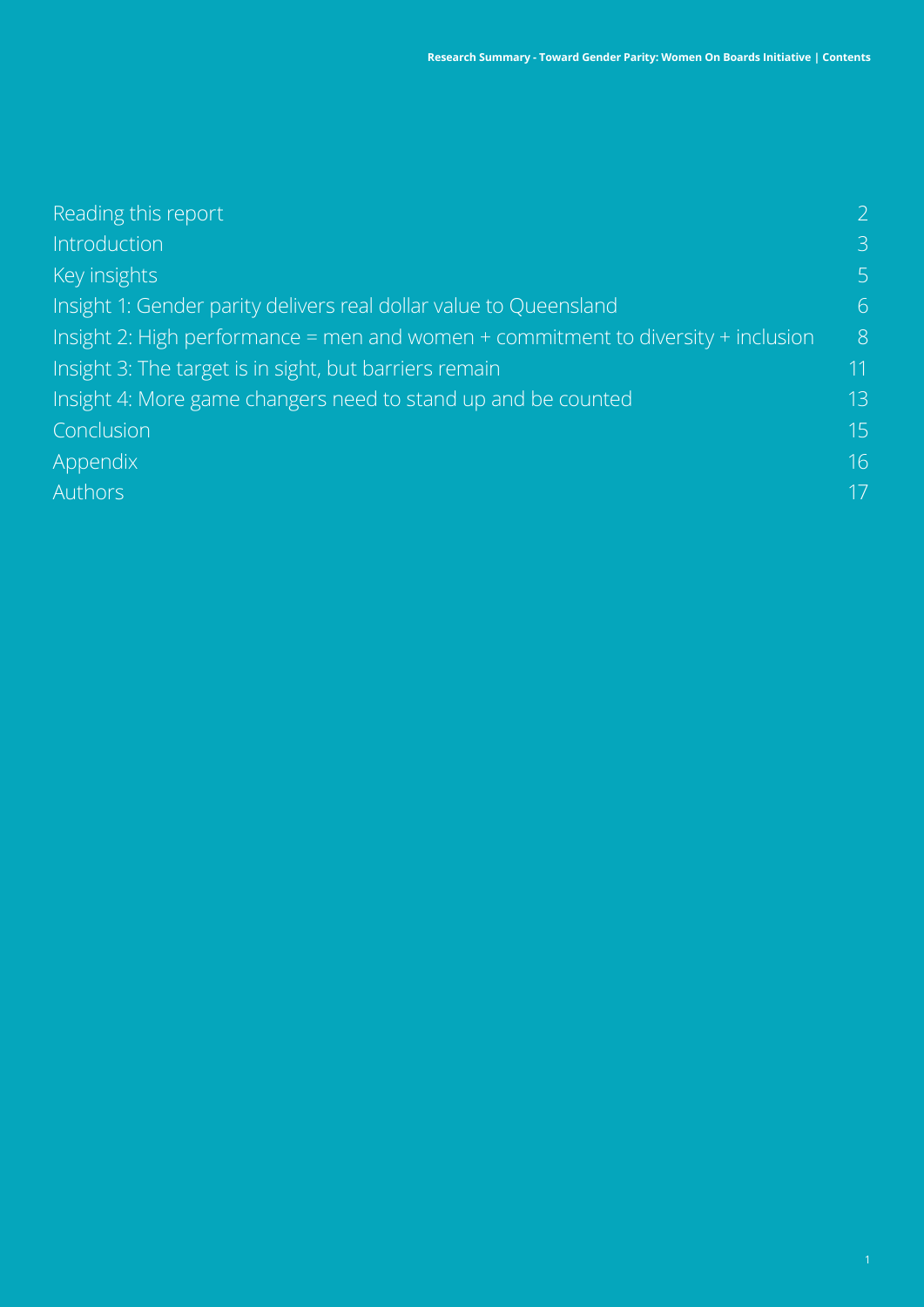## Reading this report

#### **Key terms**

Throughout this report, the following terms are used:

- **•** Diversity: Diversity refers to the visible and invisible characteristics that make people unique. Gender is just one aspect of diversity, and the subject of this report. However, research shows boards perform better when they include the best people with a diverse range of perspectives and approaches, and this value-add is not limited to gender alone.<sup>1</sup>
- **•** Inclusion: Previous research by Deloitte has shown that feelings of inclusion are comprised of perceptions of: (1) fairness and respect; and (2) value and belonging. The highest level of inclusion is when people feel safe to speak up even when they have a different point of view to the majority ("psychological safety"). These feelings of inclusion are separate concepts and build upon each other sequentially.<sup>2</sup>
- **•** Boards: The generic term 'boards' refers to the various boards, advisory groups, committees and other governing entities which provide leadership and have oversight of Queensland Government bodies, Private sector and Non-For-Profit (NFP) boards.
- **•** Decision-makers: The generic term 'decision-makers' refers to individuals, such as chairs, board members and those who have the authority to make decisions that directly influence the gender representation of the board and the boardroom environment.
- **•** Gender parity: Often used interchangeably with "gender balance", it refers to an equal representation of women and men in a given context, for the purposes of this report this is representation on boards.

#### **Research methodology**

The insights presented in this report are informed by the research conducted by Deloitte, all of which can be found in the extended research report. Specifically, Deloitte Access Economics under took the following research:

- 01. Secondary research a literature scan for high-level and thematic findings was used to inform the primary research.
- 02. Primary research including:
	- A. Economic modelling: An overview of the economic modelling process undertaken by Deloitte Access Economics is contained in the Extended Research Report Toward Gender Parity: Women on Boards Initiative.
	- B. Survey: In September 2016, Deloitte Access Economics sent a survey to 149 Queensland Government boards representing 1,829 members. In total, 149 board members responded across 48 boards (12% response rate). Deloitte Access Economics has determined that the results are reasonably reflective of Queensland Government boards for the topic of gender parity, although the results should not be applied to other forms of inquiry. The survey sample was checked for any potential sample bias and Deloitte Access Economics determined that the sample had similar characteristics as the targeted boards. There is a 7.5% margin of error in the results, at the 95% confidence interval, which is considered acceptable.
- C. Stakeholder consultations: Consultations were held with members of Queensland Government boards to better understand barriers to, and strategies for, achieving board gender parity.
- D. Recruiter focus group: In September 2016, a focus group was conducted with 20 public sector employees that have direct involvement with the recruitment process within Queensland Government boards, to identify their experiences with finding and placing women on boards.

<sup>1.</sup> Bourke, J. (2016) ibid.

<sup>2.</sup> Deloitte (2013) 'Waiter, is that inclusion in my soup? A new recipe to improve business performance'.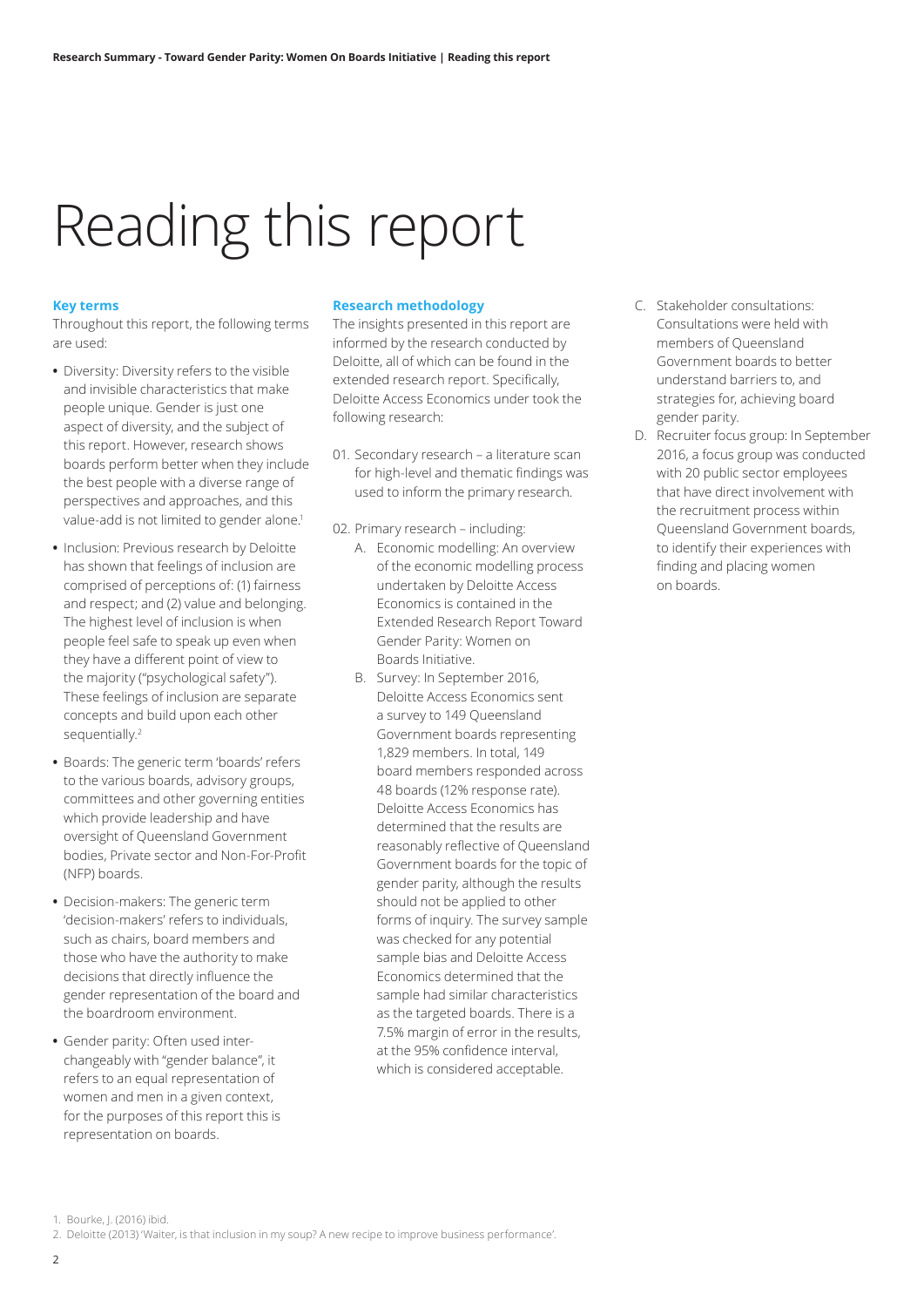### Introduction

Around the world, interest in the representation of women on boards is at an all-time high. And Queensland is no exception.

Despite the positive changes to women's status and roles made over the past century, gender inequality persists in our community3. This includes women's representation in senior leadership positions, such as boards. However, the case for change is as much about improving business performance as it is about gender equality. Put simply, boards perform better when they include the best people with a diverse range of perspectives and approaches<sup>4</sup> within an inclusive culture.

It is this insight that led the Queensland Government to set a target of 50 percent representation of women on government boards by 2020<sup>5</sup>:

It is a bold and ambitious target. But it is one with merit, as the research undertaken for the *Toward Gender Parity: Women On Boards Initiative* clearly demonstrates.

Having more diversity on "boards is good business sense and this is reflected in the bottom line of companies with women at the top table. Here in Queensland, we can lead the way as a strong voice for women in leadership roles across the workforce, while increasing productivity and growing our economy."

**Minister for Women, the Honourable Shannon Fentiman, 29 July 20156**

This research, undertaken by Deloitte on behalf of the Department of Communities, Child Safety and Disability Services, is one of a suite of Women on Boards initiatives aimed at helping Queensland boards increase the representation of women<sup>7</sup>. The methodology included a literature scan, economic modelling, consultation and a survey of Queensland Government board members.

In short, the research shows that the case for change in Queensland is strong. The economic modelling by Deloitte Access Economics reveals that gender parity on Queensland boards will deliver \$87 million8 in productivity gains without any additional workers or hours worked.

The literature scan identified a strong connection between gender diversity on boards and board (as well as organisational) performance. Those findings were confirmed and extended via findings from a survey of Queensland Government board members. In particular, boards with gender parity (i.e. 50/50) – were much more likely to be identified as high performing<sup>9</sup> - and survey respondents where much more likely to identify the environment as one committed to diversity and being highly inclusive.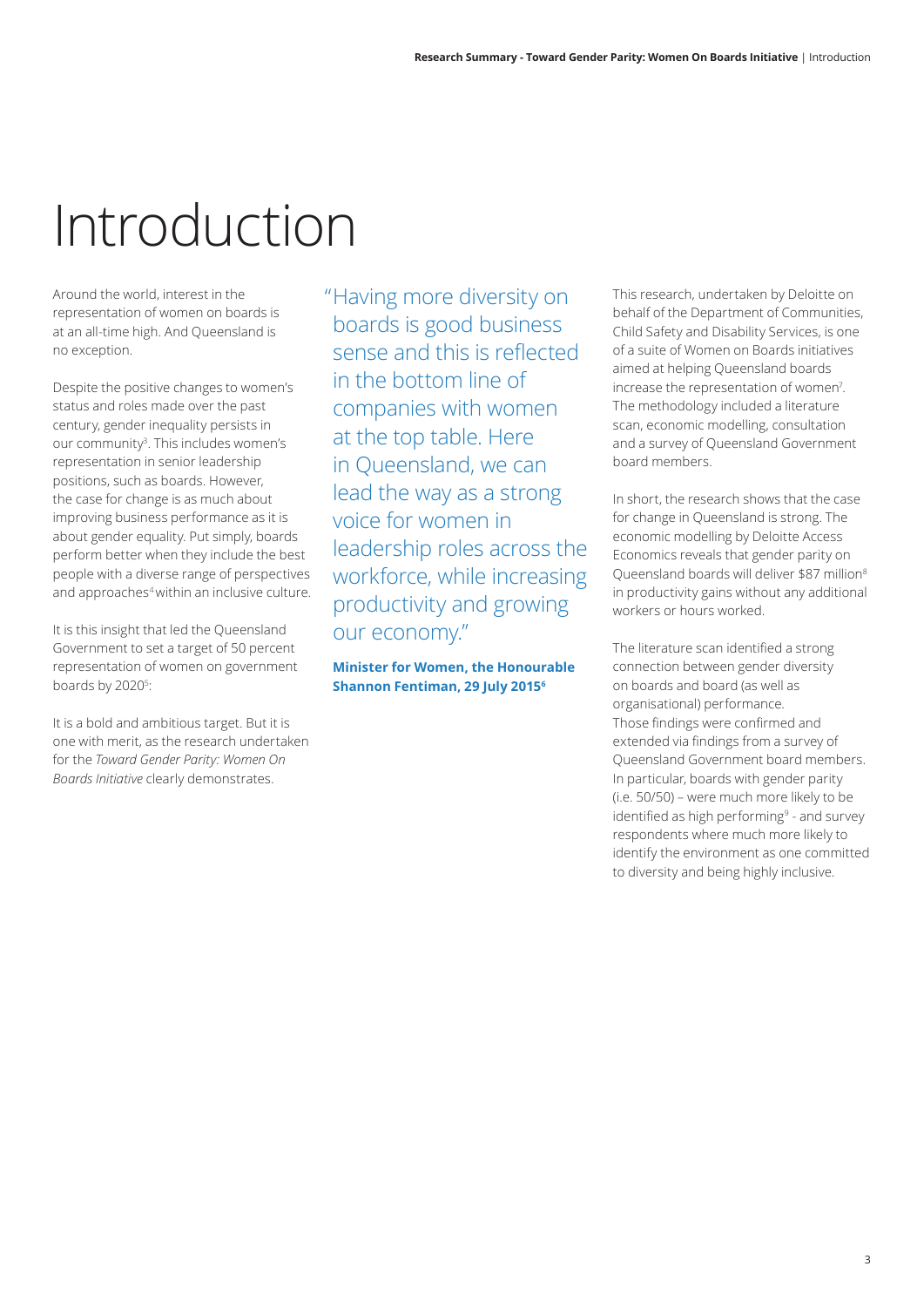Put simply, boards perform better when they include the best people with a diverse range of perspectives and approaches within an inclusive culture.

Conversely, low performing boards had a much lower representation of women, if indeed they had any women at all. Not unexpectedly they had low levels of commitment to diversity. However, board members felt high levels of personal inclusion and that makes intuitive sense. When board members are very similar to each other, it's easy to feel a sense of mutual respect and connection.

Putting these two findings together – the characteristics of high and low performing boards – it is evident that much more value is created when boards comprise men and women who work within an environment that is highly cohesive and appreciates the value that diversity generates.

These findings underscore the significance of the positive trajectory on Queensland Government boards: over the last 12 months the proportion of women on boards<sup>10</sup> increased by 8% (from 31% to 39%)<sup>11</sup>. Nevertheless, while the end goal is within reach, the research shows that women continue to experience challenges in achieving board positions, and 12 of 17 Queensland Government portfolios do not have gender parity (even if "parity" is given a 10% tolerance of 40/60, rather than 50/50).

This report reveals that achieving change will require more than isolated mentoring and networking programs. A more impactful and holistic strategy is needed. Most importantly, achieving gender parity across all Queensland boards (Government, Private and Not-for Profit) will require "game changers": more courageous decision-makers to step up and become actively involved in challenging the status quo.

There are four clear insights from research conducted for *Toward Gender Parity: Women On Boards Initiative*. These insights quantify the value of board gender parity to the Queensland economy and clarify what it will take to drive change.

For more information about the findings see the Extended Research Report Toward Gender Parity: Women on Boards Initiative. www.qld.gov.au/womenonboards

- 3. Queensland's Women's Strategy, 2016-2021.
- 4. Bourke, J., (2016) Which two heads are better than one? How diverse teams create breakthrough ideas and make smarter decisions, Sydney, New South Wales: Australian Institute of Company Directors.
- 5. The target applies to 239 boards designated by the Queensland Government as "in scope". The target does not apply to the following government bodies/ roles on the Queensland Register of Appointees: (i) courts and tribunals (as the target is directed at board or committee appointments); (ii) Government and Non-Government ex-officio positions (as these appointments are by position); full-time or part-time statutory office holders (as the target is directed at board or committee appointments); and bodies established to meet inter-jurisdictional agreements (as appointees are decided with the agreement of another State or the Commonwealth).
- 6. The Hon Shannon Fentiman, Gender targets can help to grow Queensland economy, Media Statement, 29 July, 2015.
- 7. Further information on the Queensland Government Women on Boards initiative is contained in the Appendix.
- 8. 2015/16 dollars.
- 9. Broad outputs measures were developed based on guidance by the Australian Institute of Company Directors, to provide an indication of high performing boards. Actual board performance was not assessed.
- 10. To which the target applies.
- 11. As at 30 June 2016.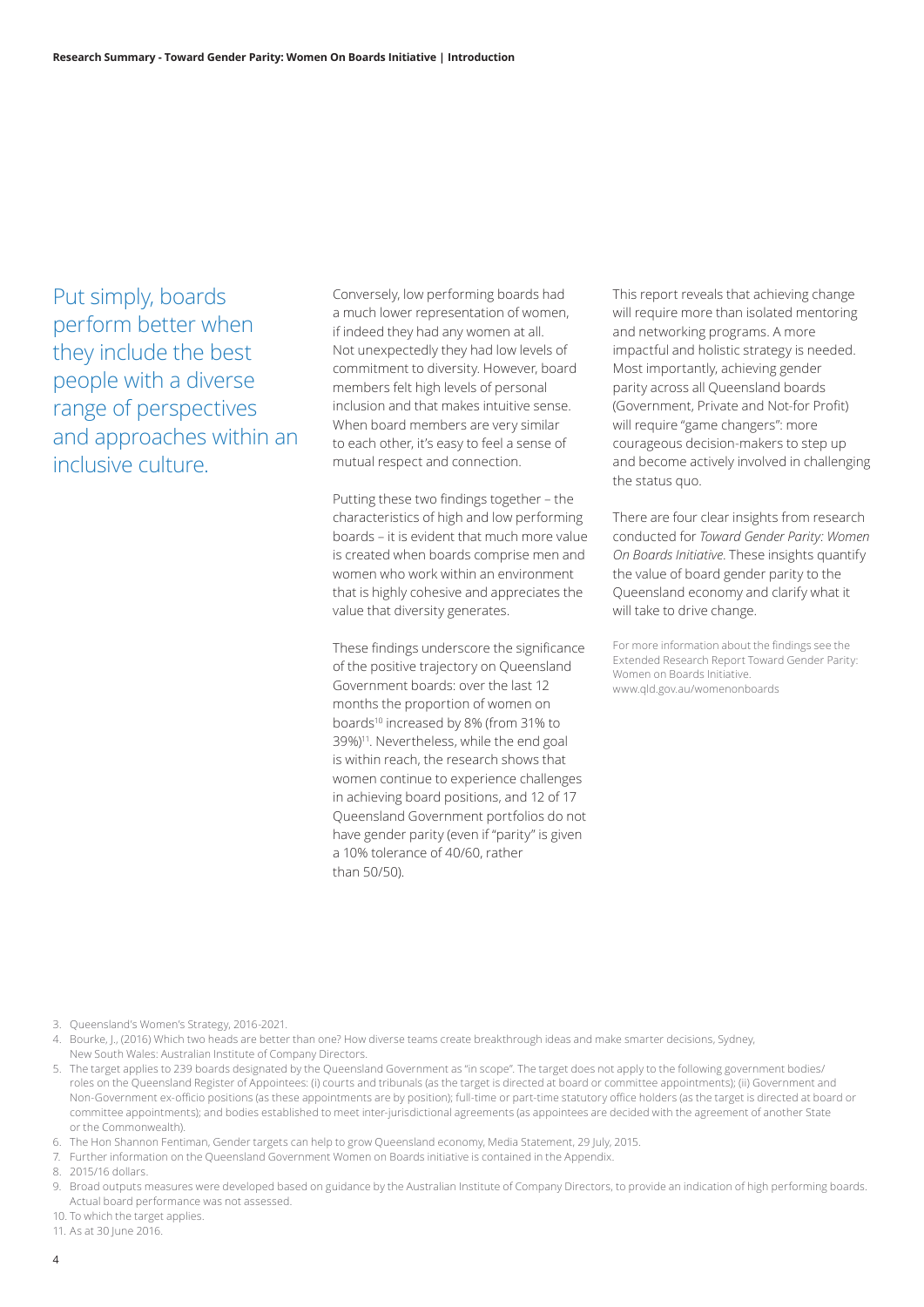## Key insights



**Insight 1: Gender parity delivers real dollar value to Queensland**

Achieving board gender parity will increase productivity by \$87 million<sup>12</sup>

Economic modelling by Deloitte Access Economics shows that gender parity on boards could increase gross value added growth by 0.12%, representing a 5% increase to the 2.2% growth observed in 2014-15.

This will translate into an increase of \$87 million, conservatively estimated, in productivity gains for Queensland. Moreover, these gains can be realised without requiring additional workers or additional hours to be worked.

**Insight 2: High performance = men and women + commitment to diversity + inclusion**

High performing Queensland Government boards have men and highly inclusive

A survey of 48 Queensland Government boards (and 149 board members) shows that high performing boards share three characteristics: male and female representation, a commitment to diversity and an inclusive operating environment. Conversely, low performing boards have less than parity, low levels of commitment to diversity and high levels of inclusion.

This finding highlights two points. Firstly, board value is derived from a dual focus on gender parity and inclusion. Secondly, homogenous boards that are inclusive can feel effective; however they are missing the diversity that helps drive improved performance.

This insight supports the findings in the literature which shows that boardroom diversity improves monitoring, innovation and decision-making effectiveness, and the organisation's performance more broadly.



**Insight 3: The target is in sight, but barriers remain**

Board commitment needs to translate into concrete action

Positively, the proportion of women on Queensland Government boards increased by 8% from 31% to 39% following the introduction of gender diversity targets, demonstrating the value of dedicated effort and clear focus.

81% of Queensland Government board members who responded to the survey agreed (to varying degrees) that their board is "committed" to achieving gender parity. Yet just 38% said they have a documented strategy for doing so, suggesting that many do not see parity as a priority.

If boards are committed, the community can expect to see tangible actions to redress a lack of parity.



**Insight 4: More game changers need to stand up and be counted**

Courageous decision-makers who step up and actively challenge the status quo will be the drivers of change in Queensland

There is a clear opportunity for more key decision-makers to step up and change the game by challenging the status quo. In strengthening their commitment, key decision makers should focus on:

- 01. Alignment: Ensuring all board members believe in the business case and the need to change the status quo.
- 02. Articulation: Personally advocating the value of gender parity and inclusion in an authentic and engaging way.
- 03. Action: Personally prioritising diversity and inclusion, through a focus on inclusive capability (e.g. unconscious bias) and unbiased processes (e.g. recruitment).
- 04. Accountability: Holding themselves and others personally accountable for the achievement of gender parity and inclusion goals.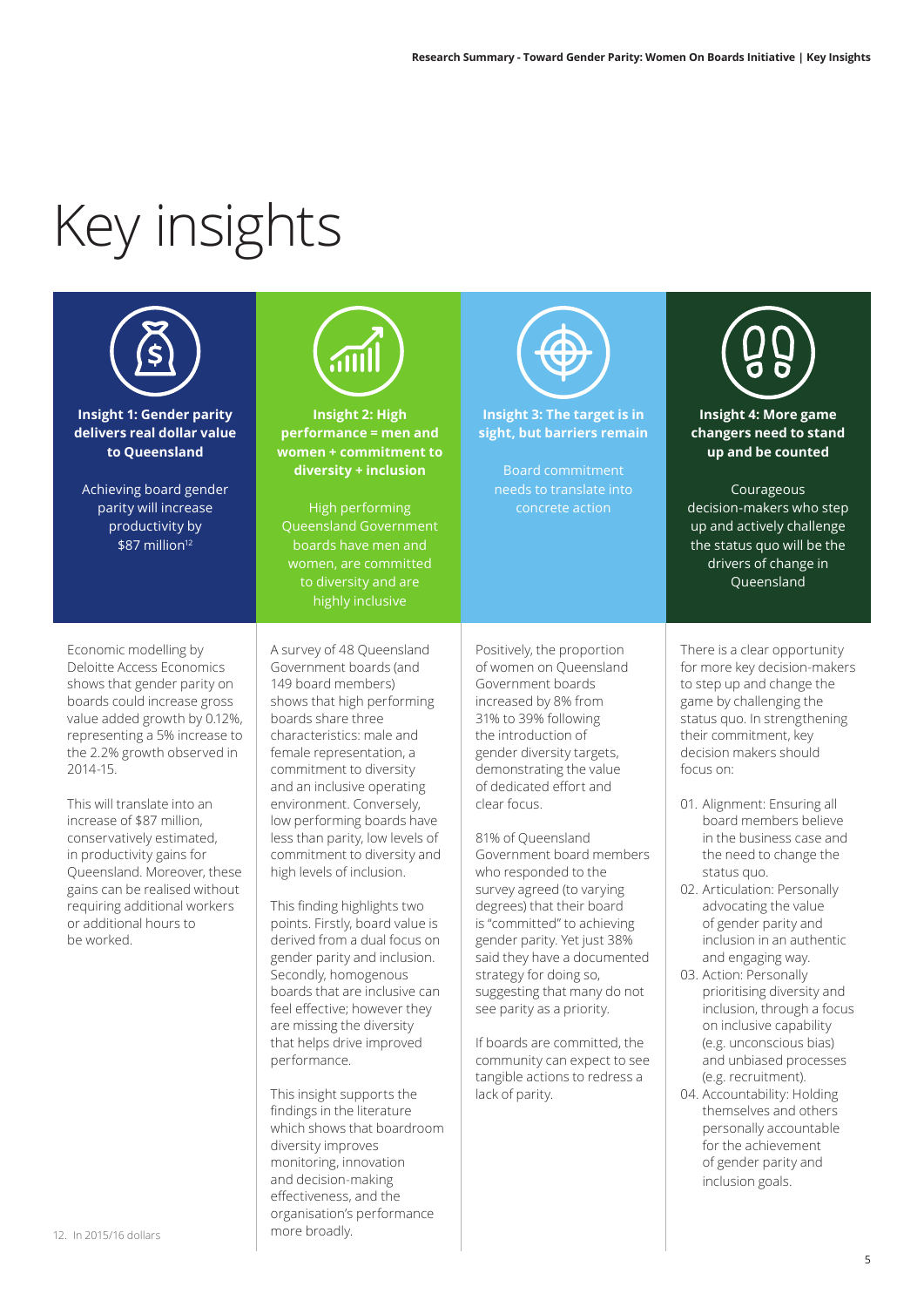### Insight 1: Gender parity delivers real dollar value to Queensland

"Any change that will improve economic productivity in Queensland is an important adjustment to make. And economic modelling by Deloitte Access Economics reveals that board gender parity can do just that."

The tide is turning on Queensland's economy. Figures from the latest Queensland Treasury State Budget show that Queensland is expected to record the strongest Gross State Product (GSP) growth of all States, on average, over the forward estimates.<sup>13</sup> This growth has been supported by strong economic fundamentals but these fundamentals need to continue to ensure that Queensland's growth remains strong for future years.

The predicted success of the Queensland economy is built on three key foundational elements; Participation, Population, and Productivity which drive GSP.

Figure 1 demonstrates the breakdown of Queensland's GSP from 2007/08 to 2014/15 across the three foundational elements.

When there are changes to any of the three foundational elements, there is a resultant effect on Queensland's GSP. As a State, Participation is reducing as the population is ageing, while Population is increasing in line with predicted State and international migration. Productivity, however, needs to double just to ensure our current standard of living remains. And therein lies the opportunity.

Given its importance to long-term growth, any change that will improve economic productivity in Queensland is an important adjustment to make. And economic modelling by Deloitte Access Economics reveals that board gender parity can do just that. How is that so?





**Source:** Deloitte Access Economics analysis based on Australian Bureau of Statistics data

13. Queensland Government, Budget Strategy and Outlook 2016–17

14. 2007/08 to 2014/15 was chosen as this is consistent with the current ABS productivity cycle.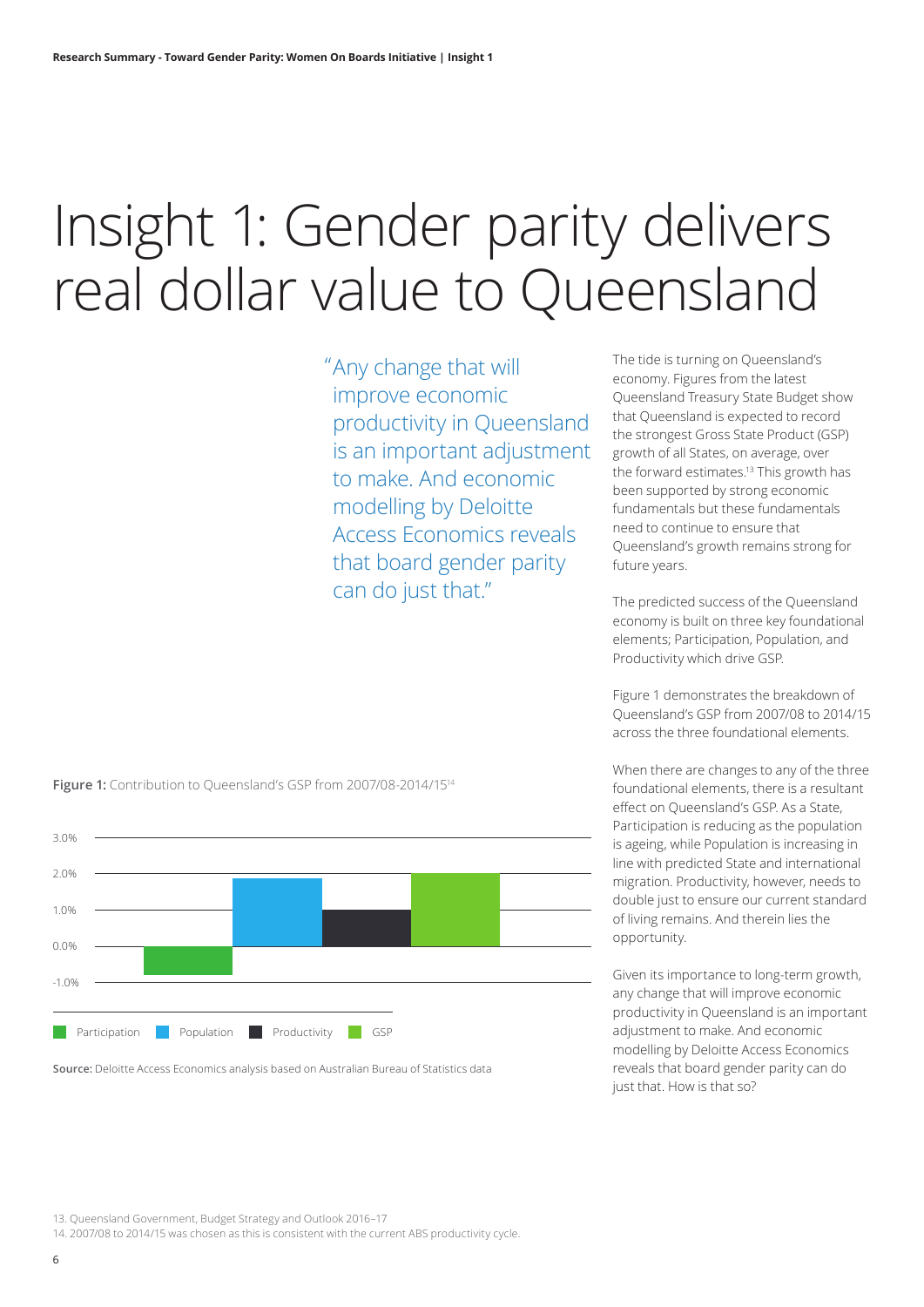**Figure 2:** GVA improvements in Queensland by industry with gender parity on boards (\$ millions)

| Other services                                  |      |      |      |      |      |
|-------------------------------------------------|------|------|------|------|------|
| Arts and recreation services                    |      |      |      |      |      |
| Health care and social assistance               |      |      |      |      |      |
| Education and training (private)                |      |      |      |      |      |
| Public administration and safety (private)      |      |      |      |      |      |
| Administrative and support services             |      |      |      |      |      |
| Professional, scientific and technical services |      |      |      |      |      |
| Rental hiring and real estate services          |      |      |      |      |      |
| Financial and insurance services                |      |      |      |      |      |
| Information media and telecommunications        |      |      |      |      |      |
| Transport, postal and warehousing               |      |      |      |      |      |
| Accommodation and food services                 |      |      |      |      |      |
| Retail trade                                    |      |      |      |      |      |
| Wholesale trade                                 |      |      |      |      |      |
| Construction                                    |      |      |      |      |      |
| Electricity, gas, water and waste services      |      |      |      |      |      |
| Manufacturing                                   |      |      |      |      |      |
| Mining                                          |      |      |      |      |      |
| Agriculture, forestry and fishing               |      |      |      |      |      |
|                                                 |      |      |      |      |      |
| \$5<br>\$                                       | \$10 | \$15 | \$20 | \$25 | \$30 |

Millions

"If Queensland were to achieve gender parity on all Queensland boards, Deloitte Access Economics estimates that the total gain would be \$87 million."

#### **A productivity gain for Queensland**

Productivity measures the efficiency of the production of outputs in the economy, improvements in productivity result in a change in the value added to the economy. In other words we produce more with the same inputs and this contributes to economic growth.

If Queensland were to achieve gender parity on all Queensland boards, Deloitte Access Economics estimates that the total gain would be \$87 million,15 which is the equivalent of a 0.12% increase in GVA, and a 0.03% increase in GSP.

As shown in Figure 2, mining and financial and insurance services are the two largest areas for productivity gains, with the remainder of the value spread out across other industries. This is due to several factors in these industries – i.e. a significantly higher portion of organisations in these industries compared with others which have boards, and the current low representation of women on these boards. That means that the opportunity is greatest in these industries, it does not imply, however, that industries with smaller gains should neglect board parity.

At a glance, a 0.1% gain might sound small; however, compared to a 2.2% total productivity gain in 2014/15, it's a worthwhile increase. This gain does not include other benefits identified through the research therefore is a conservative estimate of the benefits of gender parity on boards.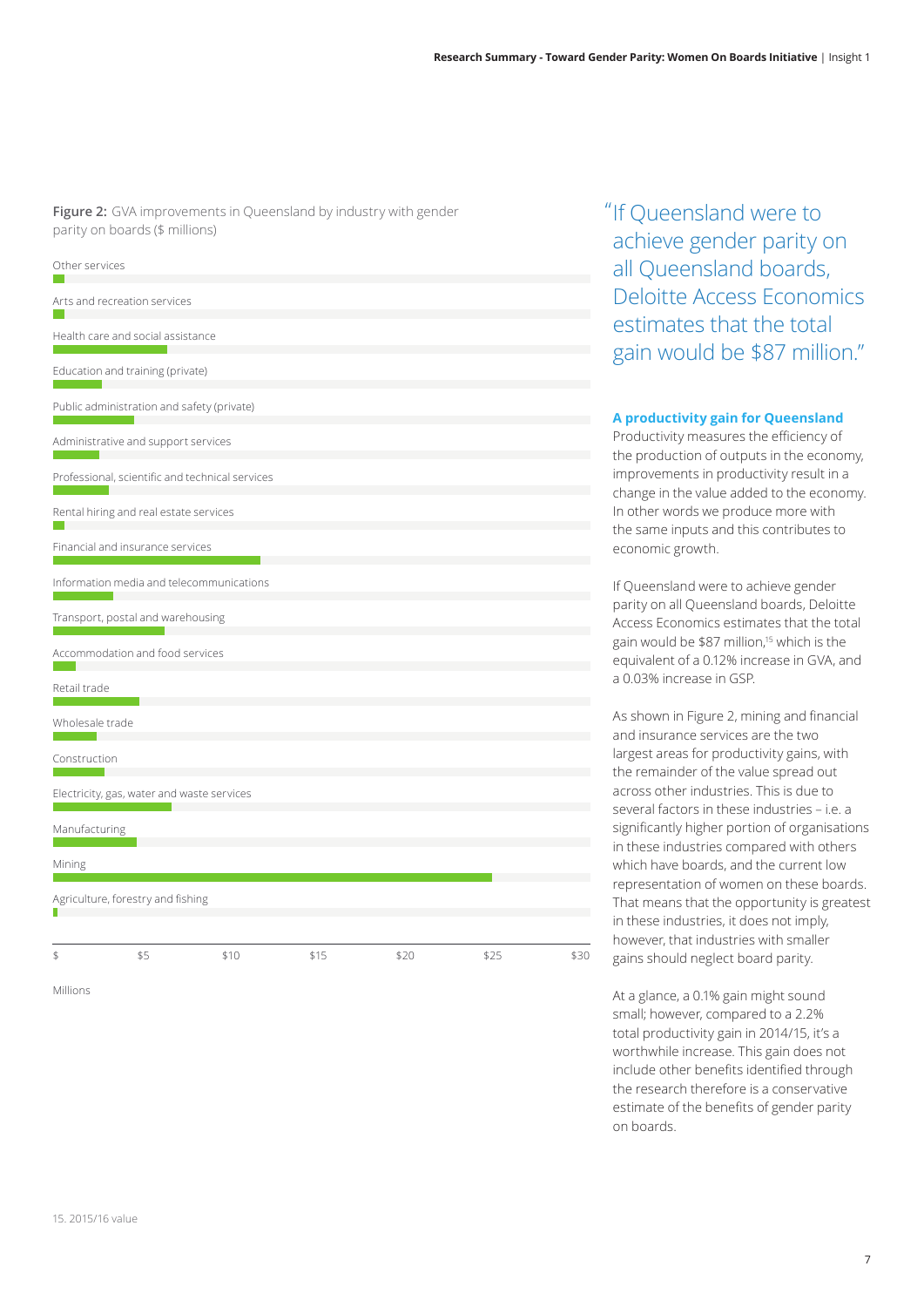### Insight 2: High performance = men and women + commitment to diversity + inclusion

Deloitte Access Economics' modelling shows that gender parity on boards can increase Queensland's economic prosperity. It paints the big picture. The question is why? The answer can be found by zooming in on what happens around the boardroom table.

**Figure 3:** The benefits of gender parity on boards – a scan of the literature

A scan of the academic and industry literature shows that gender parity – or even some level of representation of women - can deliver the following benefits:

**Enhanced board and organisational financial performance:**  Using metrics such as profitability,

return on equity/assets and market value.

**Improved monitoring by the board:** By improving governance processes, ethical conduct and reducing corporate fraud.

**Improved innovation and decision-making by the board:**  By increasing the breadth of strategic human and social capital and positively influencing the dynamics within the group.

**Enhanced organisational social performance:** Using metrics such as corporate social responsibility and corporate reputation, serving as a differentiating factor for investors, customers and employees.

**Figure 4:** High performing Queensland Government boards – percentage of men/women and perceived degree of commitment to diversity and inclusion



X: Average score on questions relating to the perceived degree of **inclusion** on the board/ in the broader organisation

Y: Average score on questions relating to the commitment to **gender diversity** on the boards/in the broader organisation

**1** 0% female 25-50% female  $\overline{25.50}$   $\overline{25.50}$   $\overline{25.50}$  female  $\overline{25.50}$   $\overline{25.50}$  female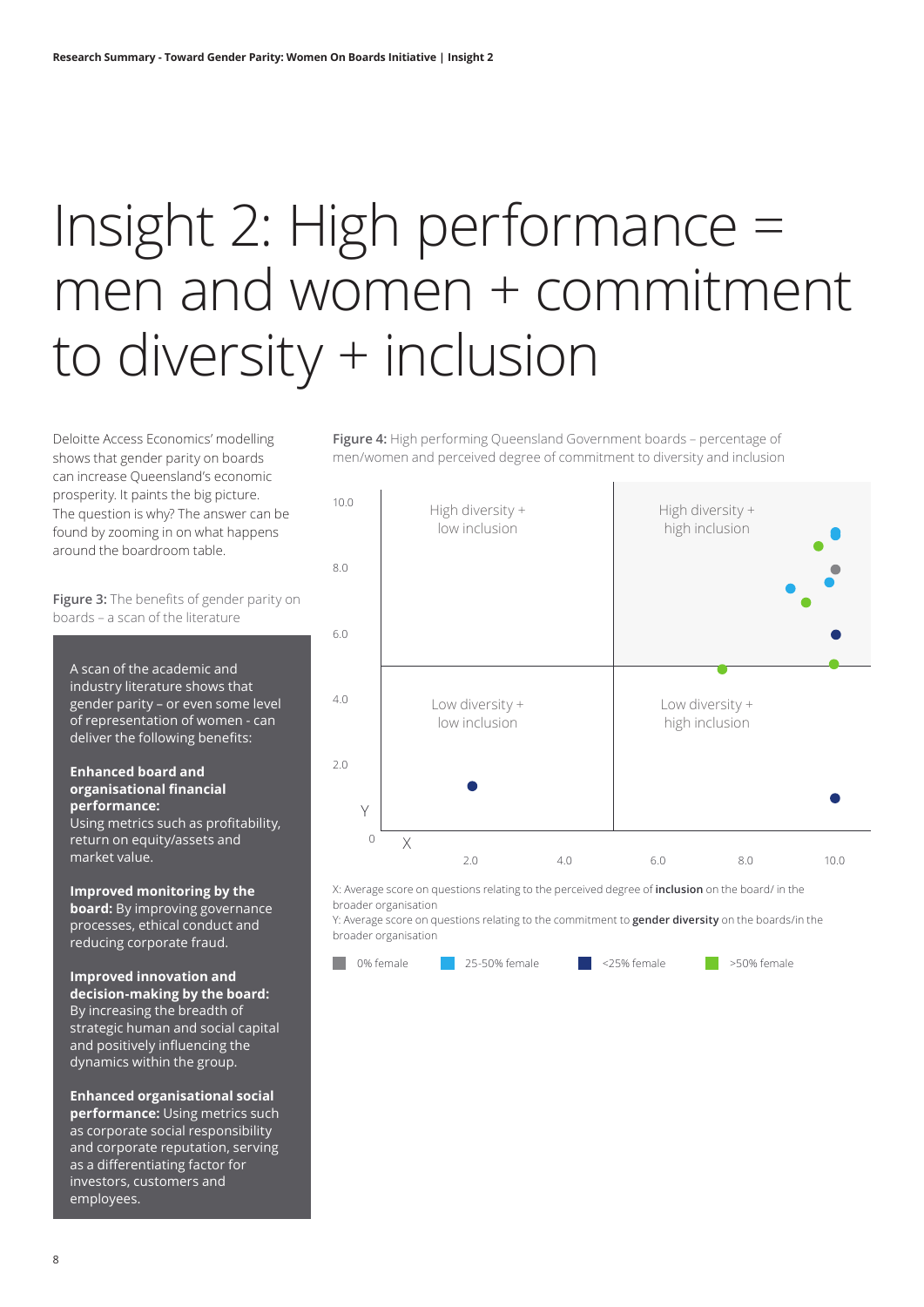**Figure 5:** Low performing Queensland Government Boards – percentage of men/women and perceived degree of commitment to diversity and inclusion



X: Average score on questions relating to the perceived degree of **inclusion** on the board/ in the broader organisation

Y: Average score on questions relating to the commitment to **gender diversity** on the boards/in the broader organisation

Research shows that diversity in the boardroom improves monitoring, innovation and decision-making effectiveness, and an organisation's performance more broadly<sup>16</sup> (see Figure 3). In an effort to understand the drivers of these outcomes, one strand of research has started to examine the impact of gender diversity on group dynamics. In addition to extending the breadth of social networks and experiences, this research has found that gender parity contributes to an environment of psychological safety, conversational turn taking and social cohesion – each of which assists in perspective sharing and collaborative behaviours which help drive the performance outcomes above.<sup>17</sup>

While homogenous boards "can feel effective, this research shows they are missing the diversity that helps drive performance."

Will achievement of the Queensland Government's board gender targets alone drive value?

While gender parity – or even some level of male/female representation - delivers some value, inclusion is a critical success factor. Put simply, high board performance is achieved through a focus on both gender diversity and inclusion.

#### **Unpacking high performing Queensland Government boards**

As part of the research, Deloitte Access Economics sought to test these findings in a Queensland context, and whether Queensland Government boards that are committed to gender parity and inclusion are also higher performing.

To do this, broad output measures were identified to provide an indication of high performing boards. Following guidance by the Australian Institute of Company Directors, Queensland Government boards were identified as "high performing" if the following policies and practices were identified<sup>18</sup>:

- **•** Board orientation for new members
- **•** Allocation of resources for professional development or mentoring activities for board members
- **•** Documented roles and responsibilities of board members
- **•** Board meetings scheduled to oversee the development and implementation of the organisation's strategy
- **•** Processes in place for succession planning
- **•** Metrics for monitoring and evaluating board performance
- **•** Communication of information to the Minister
- **•** Code of conduct for board members
- **•** Risk management framework, and;
- **•** Evaluation of board performance.

16. Vafaei A., Ahmed K. and P. Mather, 2015, 'Board Diversity and Financial Performance in the Top 500 Australian Firms', Australian Accounting Review 75, no. 25: 413–427

18. The identification of high performing boards is based on self-reported information. Actual performance was not assessed by Deloitte Access Economics.

<sup>17.</sup> Bourke J., (2016) ibid.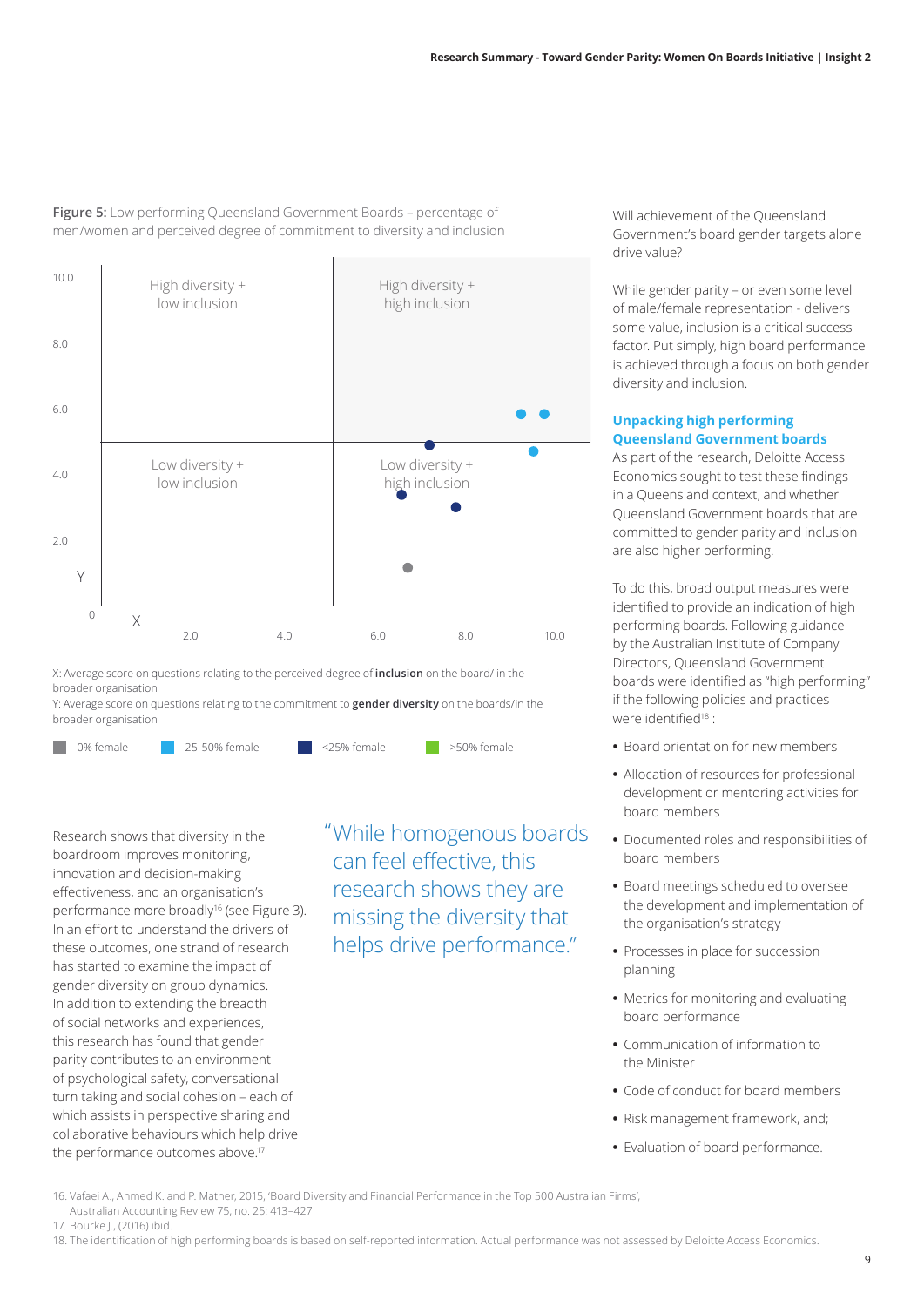Across the 48 Queensland Government boards surveyed, 12 were identified as high performing and 7 low performing. Those that were high performing shared two key features:

01. Gender parity (50/50) – or at least the inclusion of women.

All but one of the 12 high performing boards included women. One third (four boards) had more than 50%+ women, one third (four boards) had 25-50% women and one quarter (three boards) had less than 25% women (Figure 4). To sum it up – 92% included men and women, and one third had parity. The association between gender parity (or at least the inclusion of men and women) and high performance becomes even more obvious when the profile of high performing boards is compared with that of low performing boards (Figure 5). Of the seven low performing boards, nil had parity (compared with one third of high performing boards).

In short, on Queensland Government boards, high board performance is related to gender parity (50/50) or at least the representation of men *and* women.

02. An inclusive culture and commitment to diversity.

Secondly, high performing boards were more likely to be committed to diversity and have an inclusive working environment (see Figure 6) – one in which board members are treated fairly and with respect, one in which there is a sense of value and belonging. In contrast low performing boards were less likely to be committed to diversity, and yet board members felt highly included. More specifically, two-thirds (66%) of high performing boards had both a commitment to diversity and inclusion, while (28%) of low performing boards were both committed to diversity and inclusive.

"In short, on Queensland Government boards, high board performance is related to gender parity (50/50) or at least the representation of men *and* women."

These findings support the insight that both a commitment to diversity and a highly inclusive board environment is necessary for parity.

Finally, it is noteworthy that low performing boards had less women, and members felt the environment was highly inclusive. While homogenous boards can feel effective – e.g. a sense of sameness can deepen connectivity between board members and expedite decision-making – this research shows they are missing the diversity that helps drive improved performance.

**Figure 6:** High performing vs low performing Queensland Government boards– perceived degree of gender diversity and inclusion on the board and in the broader organisation



X: Average score on questions relating to the perceived degree of **inclusion** on the board/ in the broader organisation

Y: Average score on questions relating to the commitment to **gender diversity** on the boards/in the broader organisation

Low performing boards  $\blacksquare$  High performing boards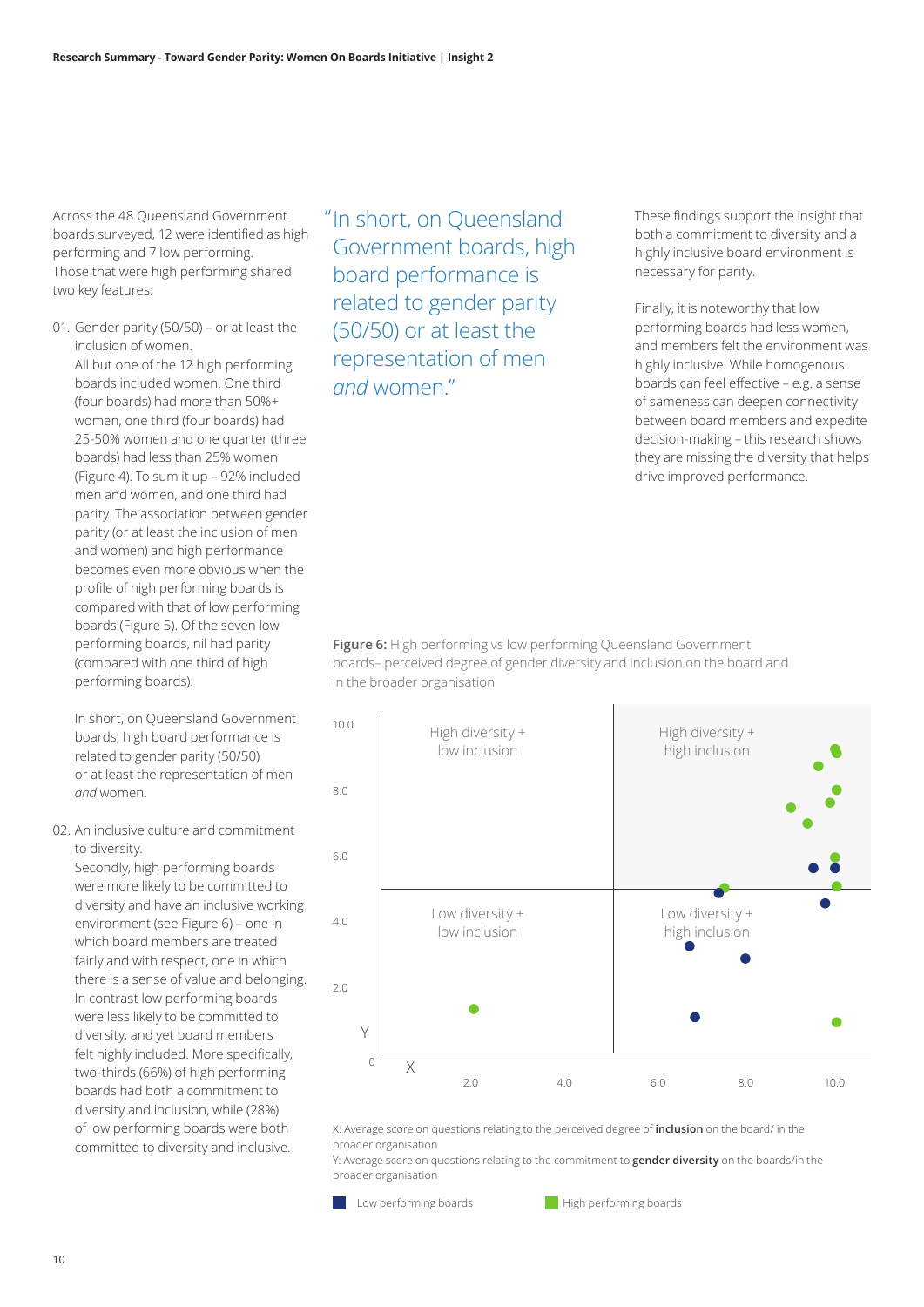### Insight 3: The target is in sight, but barriers remain

As Insight 2 shows, many Queensland Government boards are well under way to achieving gender parity and inclusion. Indeed, following the introduction of the gender targets, the proportion of women on Queensland Government boards increased 8% from 31% to 39%, demonstrating the value of dedicated effort. For others, however, there is still work to be done. Figure 7 provides the percentage for overall gender

**Figure 7:** Queensland board gender diversity ratio by portfolio for boards<sup>19</sup> State Development and Natural Resources and Mines (43 boards)

Transport and the Commonwealth Games (3 boards)

Housing and Public Works (6 boards)

**25%**

**25%**

**28%**

**28%**

**30%**

**30%**

**37%**

**38%**

**39 %**

**10%**

Main Roads, Road Safety and Ports and Energy, Biofuels and Water Supply (7 boards)

Agriculture and Fisheries (10 boards)

Police, Fire and Emergency Services and Corrective Services (5 boards)

Employment and Industrial Relations, Racing and Multicultural Affairs (13 boards)

Environment and Heritage Protection and National Parks and the Great Barrier Reef (3 boards)

Treasury, Aboriginal and Torres Strait Islander Partnerships and Sport (24 boards)

Premier and Cabinet and the Arts (13 boards)

Education, Tourism and Major Events (24 boards)

Justice and Training and Skills (15 boards) **42% 43%**

**44%**

Infrastructure, Local Government and Planning and Trade and Investment (7 boards)

Innovation, Science and the Digital Economy and Small Business (8 boards)

**74%**

Health and Ambulance Services (47 boards) **47%**

**51%**

Disability Services, Seniors and North Queensland (10 boards) **65%**

Communities, Women and Youth, Child Safety and the Prevention of Domestic and Family Violence (1 board)

0% 20% 40% 60% 80% 100%

l a l

% Men **W** % Women

representation based on the Queensland Register of Appointees (in scope government bodies and positions). Further more, Figure 7 demonstrates, if parity sits at 50/50 – or somewhere within a ten percent tolerance (i.e. 40/60) – then 12 out of 17 Government portfolios have boards that do not meet gender parity.

#### **Barriers to board gender diversity**

With the increased interest in the representation of women on boards around the world, much work has been undertaken to identify the drivers of, and barriers to, board gender diversity – i.e. what supports it, what prevents it. That research indicates that, generally speaking, women will experience challenges to board level membership when:

- **•** Decision-makers are not genuinely committed to diversity and inclusion and do not see it as their personal responsibility to drive change
- **•** Gender diversity and inclusion is viewed through a compliance lens, rather than an enabler of business performance
- **•** Decision-makers are not held accountable for diversity and inclusion outcomes
- **•** Recruitment searches are confined to traditional corporate pathways, or sectors dominated by males, apply unnecessarily narrow criteria or are restricted by existing policy and legislation
- **•** Conscious and unconscious biases and assumptions, including genderstereotypes and similarity-attraction bias, influence the mindsets and behaviours of decision-makers and are embedded into processes (e.g. recruitment), and;
- **•** Once appointed, the boardroom environment itself is not inclusive of women.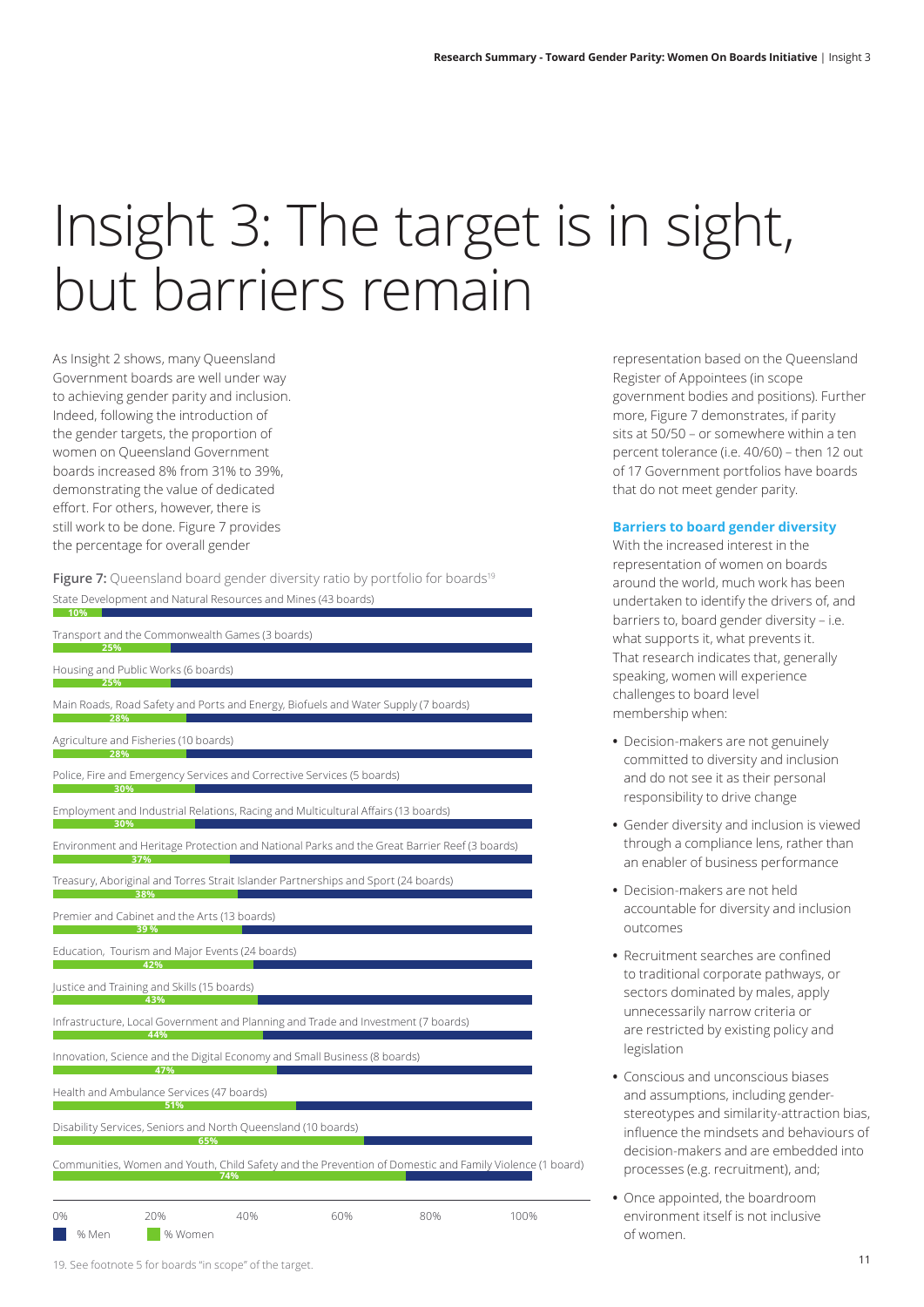Some of these themes were reviewed via the survey of Queensland Government boards. Overall the findings indicate that addressing barriers to gender parity on boards will require a holistic approach rather than isolated programs and practices.

#### **Priority areas for attention**

Deloitte's previous research has identified seven factors that positively influence diversity and inclusion, and which help create change. This seven facets framework is aligned to the current research findings and provides guidance to Queensland Government boards on what it will take for them to attract and retain highly talented women.

Table 8 outlines the survey results against the seven facets framework, and is designed to help Queensland boards identify priority areas for attention.

In addition to the barriers identified above, during the consultation process questions were raised as to whether some legislative terms and policies governing board appointments could indirectly - and unnecessarily – limit women's participation. It was beyond the scope of this research to validate or refute these comments.

Nevertheless it is worthy of investigation and a detailed review of relevant legislation and criteria for Government board appointments would be of significant value to either make the necessary amendments or to eliminate any misconceptions.

**Table 8:** Seven facets of change framework

| <b>Facet</b>                      | <b>Description</b>                                                                                                                                                  | <b>Current performance of Queensland</b><br><b>Government boards surveyed</b>                                                                                                                                                          |  |  |  |
|-----------------------------------|---------------------------------------------------------------------------------------------------------------------------------------------------------------------|----------------------------------------------------------------------------------------------------------------------------------------------------------------------------------------------------------------------------------------|--|--|--|
| <b>Vision and strategy</b>        | The board/department/organisation has<br>articulated why diversity and inclusion is<br>important, and established a strategy<br>for change                          | 38% of survey respondents agreed<br>that their board has a documented strategy<br>for progressing gender parity on their<br>board                                                                                                      |  |  |  |
| Governance                        | There is appropriate oversight of the board's<br>diversity and inclusion strategy and progress<br>towards its goals                                                 | 34% of survey respondents agreed that<br>there is an individual(s) on the board<br>responsible for achieving gender parity on<br>their board                                                                                           |  |  |  |
| Leadership                        | The board members are committed to gender<br>parity and an inclusive operating environment,<br>demonstrate inclusive behaviours and are<br>accountable for outcomes | While 81% of survey respondents agreed<br>that their board is committed to gender<br>parity, only 43% have action plans aimed<br>at building the commitment and inclusive<br>capability of decision-makers to achieve<br>gender parity |  |  |  |
| <b>Systems and processes</b>      | The board dedicates attention to ensuring that<br>bias is eliminated from processes, including<br>recruitment, and that board deliberations<br>are inclusive        | 59% of survey respondents agreed that<br>their board has processes and systems in<br>place to support the achievement of gender<br>parity on the board                                                                                 |  |  |  |
| <b>Specific initiatives</b>       | The board supports specific initiatives (e.g.<br>sponsorship programs) until gender parity<br>is attained                                                           | 39% of survey respondents agreed that<br>their board has specific initiatives to drive<br>the achievement of gender parity on the<br>board                                                                                             |  |  |  |
| <b>Measurement</b>                | The board regularly evaluates its performance<br>on gender parity and an inclusive operating<br>environment                                                         | 28% of survey respondents agreed that<br>their board has metrics for measuring<br>progress on gender parity on their board<br>and report these publicly                                                                                |  |  |  |
| <b>Branding and communication</b> | The board communicates externally its<br>commitment to gender parity and inclusion                                                                                  | 80% or survey respondents agreed that<br>their organisation is perceived to be<br>inclusive of women, and 70% of survey<br>respondents agreed that their industry is<br>perceived to be inclusive of women                             |  |  |  |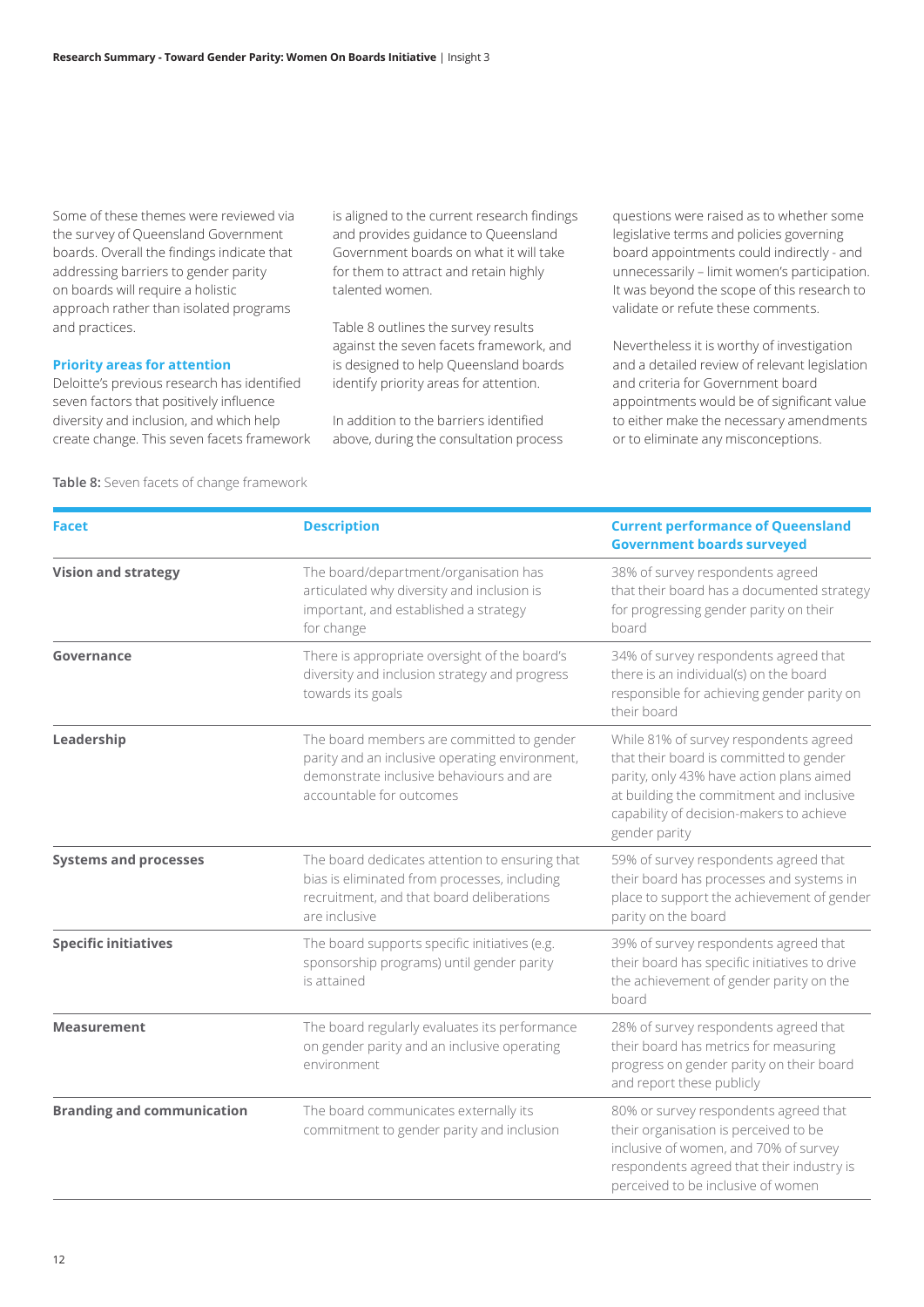### Insight 4: More game changers need to stand up and be counted

As Insight 3 shows, the commitment of key decision-makers is critical to achieving gender parity. Without it, gender parity will not occur and the benefits will not be realised. Why? Put simply, decisionmakers have the power to change the status quo.

#### **The importance of commitment**

In a separate line of investigation on the survey data, relational tests were conducted on strategies for achieving gender parity with the actual percentage of women on the boards surveyed. This analysis identified the culture of the organisation and board commitment as the most significant predictors of women on boards (see figure 9). Similarly, survey respondents were asked to identify the factors that they believe are most impactful in achieving gender parity. Having a board chair that is genuinely committed to gender parity was amongst the top three drivers identified by survey respondents, along with an objective focus on skill-sets during the recruitment process and an inclusive board environment (see Figure 9).

The "word cloud" below shows the most frequently mentioned words used in response to the survey question: 'What factors do you believe are most impactful in achieving gender parity on boards?' The larger the word, the more frequently it was referenced by survey respondents:

While 81% of survey respondents agreed that their board is committed to gender parity, there is variation in the strength of that perceived commitment (Figure 11). Specifically, just 34% of surveyed respondents "strongly agreed" that their board is committed to gender parity. Staying the course is hard, and strengthening this commitment will be critical to success for many Queensland boards as they work towards achievement of the gender parity targets.

#### **Stepping up and changing the game**

To achieve change in Queensland, more decision-makers, including board chairs and members, need to step up and change the game by advocating for the value of gender parity and challenging the status quo. By serving as a visible champion of gender diversity, decision-makers set the tone for broader cultural change. This is not a new message. There is support for this finding from a suite of other reports

**Figure 9:** The top five drivers of women on boards

| Our Board is committed to achieving gender party                                                               |     |     |     |     |     | 63% |     |
|----------------------------------------------------------------------------------------------------------------|-----|-----|-----|-----|-----|-----|-----|
| The processes and systems we have in place currently support achievements of gender parity on the Board<br>41% |     |     |     |     |     |     |     |
| The culture of the organisation is perceived to be inclusive of gender equality                                |     |     |     |     |     | 72% |     |
| Gender diversity and inclusion are central to the organisations business strategy                              |     |     |     |     | 55% |     |     |
| The culture of the industry is perceived to be inclusive of gender equality<br>55%                             |     |     |     |     |     |     |     |
| 10%<br>0%<br>$\sim$ $\sim$                                                                                     | 20% | 30% | 40% | 50% | 60% | 70% | 80% |

**8 %** of respondents who 'strongly agree' with this statement

**Figure 10:** 'What factors do you believe are most impactful in achieving gender parity on boards?'

**Inclusive** Depends on industry Large and diverse talent Buy in over the business case Succession planning Policies and processes Role models Morking life balance<br>Mentoring Genuine commitment from senior management Broader search that captures more women Succession planning Reporting and measurement A desire by the board Broader talent pool Encourage women to apply Diverse selection panel Eliminating unconscious bias Details in terms of reference Government direction Targets Quotes **Objective focus on skill-sets Genuine commitment from the organisation Chair is genuinely committed**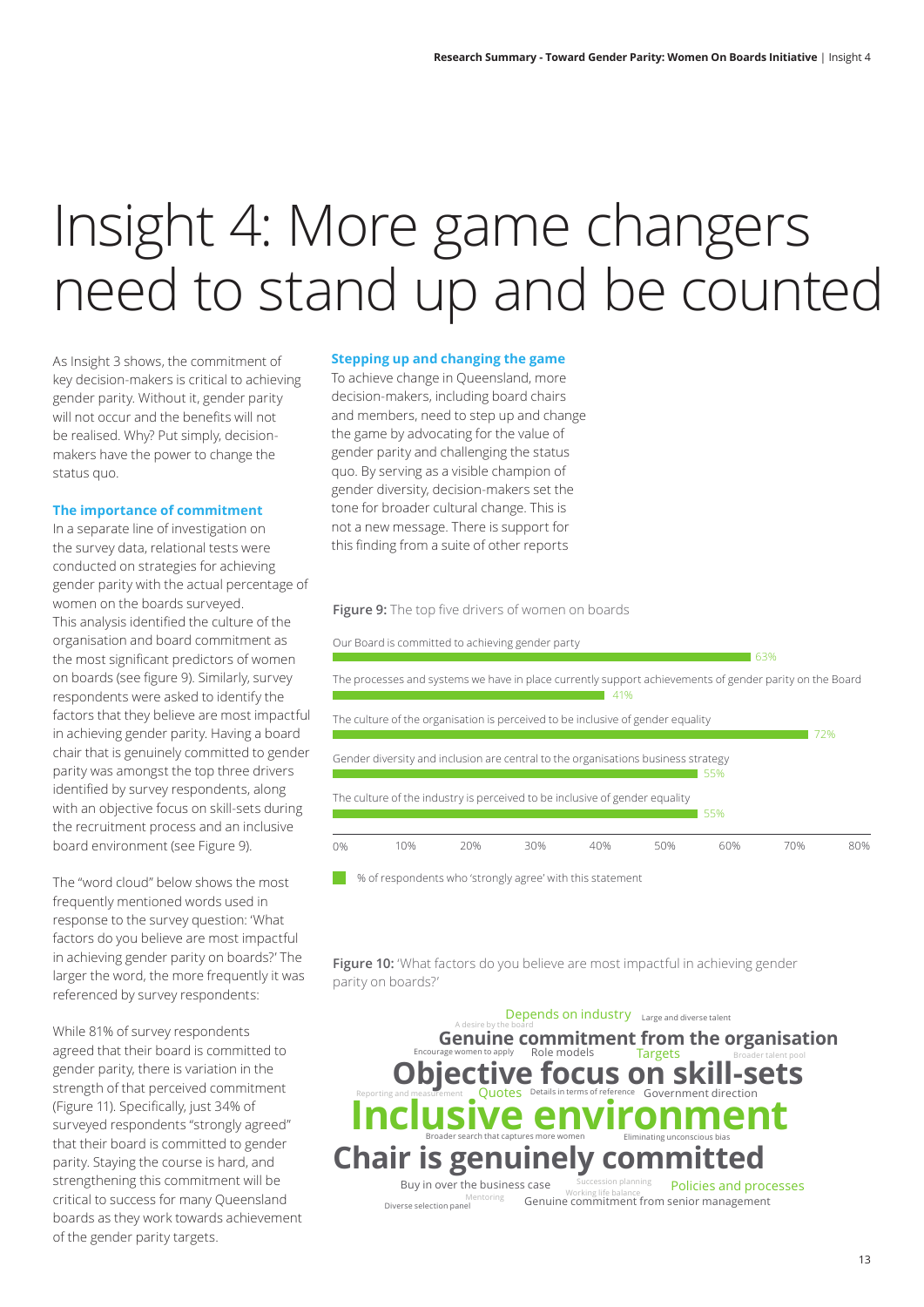including McKinsey and Company's Women Matter series<sup>20</sup> and the work of the Male Champions of Change.<sup>21</sup>

So where should decision-makers - or "game changers" focus to have the biggest impact?

Figure 11 provides a framework for game changers to help drive change. There is a focus on individual role modelling (focussing on mindsets and behaviours) – as well as organisational change (focussing on systems and processes). Together, we think about this in terms of Alignment, Articulation, Action and Accountability –

attention to which would produce an A+ on a game changer's personal report card. To help game changers think through these four factors, we pose a series of powerful questions for self-reflection.

#### **Figure 11**: Survey respondents – strength of commitment to gender parity

|                                                            | <b>Strongly</b><br><b>Disagree</b> | $\overline{\mathbf{2}}$ | 3  | 4  | <b>Neither agree</b><br>nor disagree | 6  |     | 8             | 9   | <b>Strongly</b><br><b>Agree</b> |
|------------------------------------------------------------|------------------------------------|-------------------------|----|----|--------------------------------------|----|-----|---------------|-----|---------------------------------|
| Our board is<br>committed to<br>achieving<br>gender parity | 3%                                 | 1%                      | 2% | 2% | 11%                                  | 5% | 13% | $11\%$<br>81% | 18% | 34%                             |

#### Figure 12: Game changer's iterative action plan

| <b>Game changer's</b><br>powerful<br>questions for<br>self-reflection | <b>Alignment</b><br>I have a personal<br>belief in the business<br>case and the need<br>to change the<br>status quo | <b>Articulation</b><br>I advocate for gender<br>parity and inclusion<br>in an authentic and<br>engaging way                                        | <b>Action</b><br>I personally prioritise<br>diversity and inclusion,<br>and focus on ensuring<br>inclusive behaviours<br>and systems within the<br>board environment | <b>Accountability</b><br>I hold myself and others<br>personally accountable<br>for achieving diversity<br>and inclusion goals |
|-----------------------------------------------------------------------|---------------------------------------------------------------------------------------------------------------------|----------------------------------------------------------------------------------------------------------------------------------------------------|----------------------------------------------------------------------------------------------------------------------------------------------------------------------|-------------------------------------------------------------------------------------------------------------------------------|
|                                                                       | Am I, and other<br>members of my board,<br>genuinely committed<br>to gender parity and<br>inclusion?                | Do I have an engaging<br>story for gender parity<br>and inclusion, which<br>links to organisational<br>strategy and which<br>addresses resistance? | Am I, and other board<br>members, inclusive<br>of diversity, including<br>women?                                                                                     | As a board, do we hold<br>one other accountable<br>for behaving inclusively?                                                  |
|                                                                       | Does the board have a<br>clearly defined strategy<br>for achieving gender<br>parity and inclusion?                  | Do I and my board<br>have a reputation for<br>championing gender<br>parity and inclusion?                                                          | Does the board employ<br>strategies to mitigate<br>bias in the selection<br>process?                                                                                 | Is diversity and<br>inclusion integrated into<br>our board effectiveness<br>assessments?                                      |
|                                                                       | Has the board set<br>goals relating to gender<br>parity and inclusion?                                              | Do I make the most of<br>every opportunity to<br>champion gender parity<br>and inclusion?                                                          | Is commitment to<br>gender diversity and<br>inclusive capability a<br>requirement for board<br>membership?                                                           | Are diversity and<br>inclusion goals linked<br>to KPIs?                                                                       |

<sup>20.</sup> McKinsey & Company, 2007, Women Matter: gender diversity, a corporate performance driver, Retrieved 20th July 2016 from http://www.mckinsey.com/global-themes/women-matter

21. See http://malechampionsofchange.com/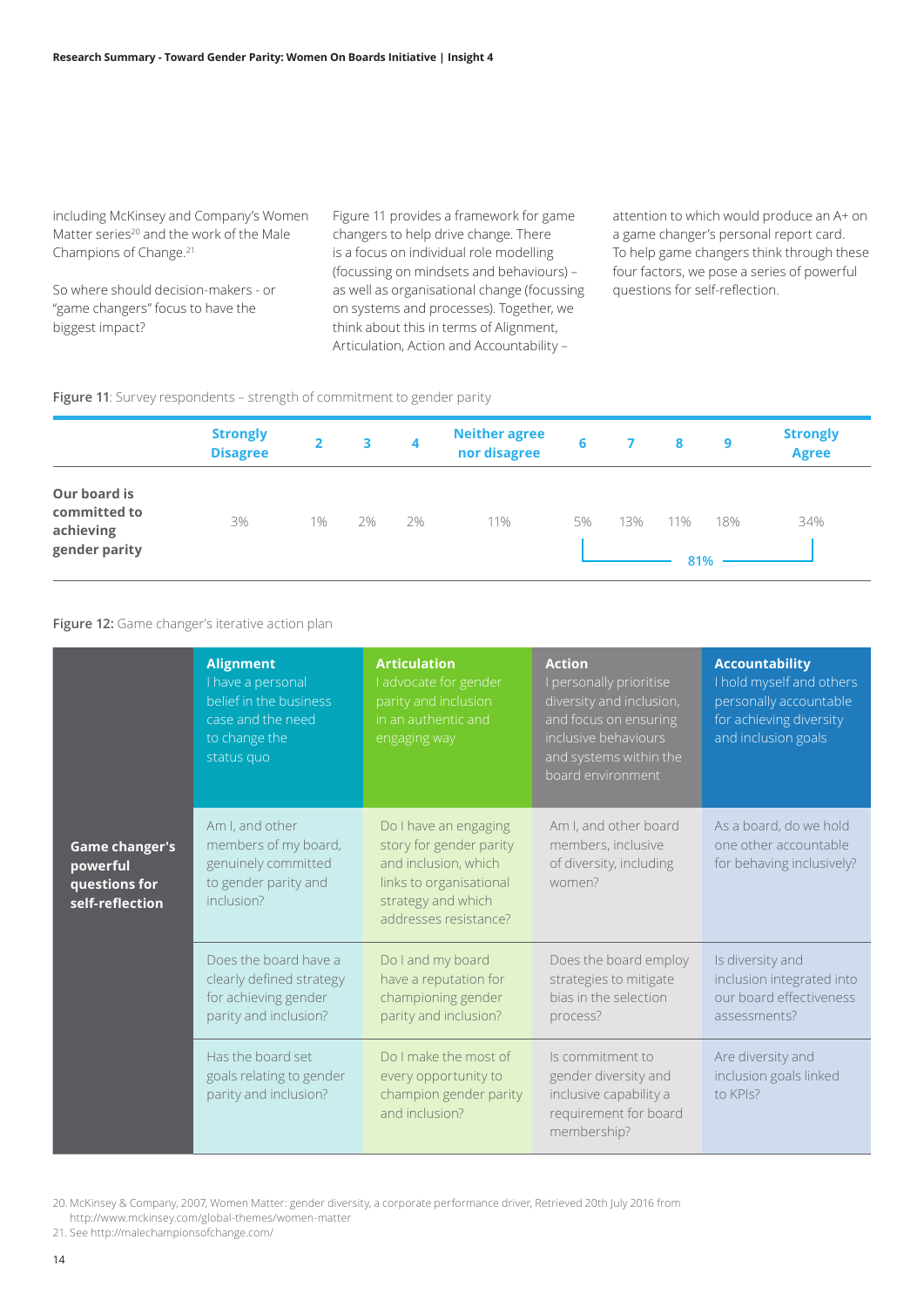## Conclusion

There is a hidden powerhouse in the Queensland economy – it's parity on boards.

This report shows that board gender parity will help grow the Queensland economy by \$87 million in productivity gains, without any additional workers or hours worked. This is, as they say, money for jam.

This report also shows that gender parity improves board performance. Not tokenism, but gender parity. In Queensland, high performing Government boards share two core characteristics – they have a balance of male/female representation; and they have a commitment to diversity as well as an inclusive working environment. Clearly, boards perform better when they include the best people with a diverse range of perspectives and approaches, and where individuals feel included. The benefits are there for the taking.

The Queensland Government is showing the way by setting a target of 50/50 by 2020. Not just setting a target – but also by showing they have what it takes. Uplift from 31% to 39% is an impressive improvement. However, there is still work to be done given that 12 out of 17 Government portfolios have boards that do not have gender parity. And of course there is room for improvement amongst private and notfor-profit boards as well, noting that women comprise only 23% of ASX boards.<sup>22</sup>

#### **But what exactly will it take?**

- 01. Communicating the business case for change - including the performance benefits and real dollar value that will be delivered to the Queensland economy through gender balanced boards in all sectors
- 02. Attention to gender parity as well as inclusion – knowing that is what drives high performance on boards
- 03. Addressing board-specific barriers that exist through a holistic approach to change, underpinned by strategic alignment (i.e. linking gender parity and inclusion to business strategy), inclusive systems and behaviours, and accountability, and;
- 04. Personal leadership with game changers stepping up and taking personal responsibility for improving gender parity in their sphere of control.

#### **Next steps**

This research report is one element of a suite of Queensland Government Women on Boards initiatives aimed at increasing women's representation on Government boards, as well as engaging with the private and not-for-profit sector to increase numbers of women on business and community boards.

This initiative will be delivered over the next 3-years, and will include delivery of the following additional elements:

- 01. The development of gender parity action plans, designed to support boards and other key stakeholders (e.g. board recruiters) to implement plans to facilitate achievement of targets
- 02. The establishment/enhancement of mentoring schemes, in conjunction with relevant industry associations and networks, to facilitate progression of women into leadership positions, and;
- 03. The development of mechanisms to better connect women with education and training opportunities, to help them gain the relevant skills and capabilities to take board positions as they emerge.

For further information on the Women on Boards initiative, please go to: www.qld.gov.au/womenonboards

22. Australian Institute of Company Directors (2016) Appointments to ASX 200 Boards as at 30 June 2016,

http://www.companydirectors.com.au/Director-Resource-Centre/Governance-and-Director-Issues/Board-Diversity/Statistics downloaded 25 September 2016.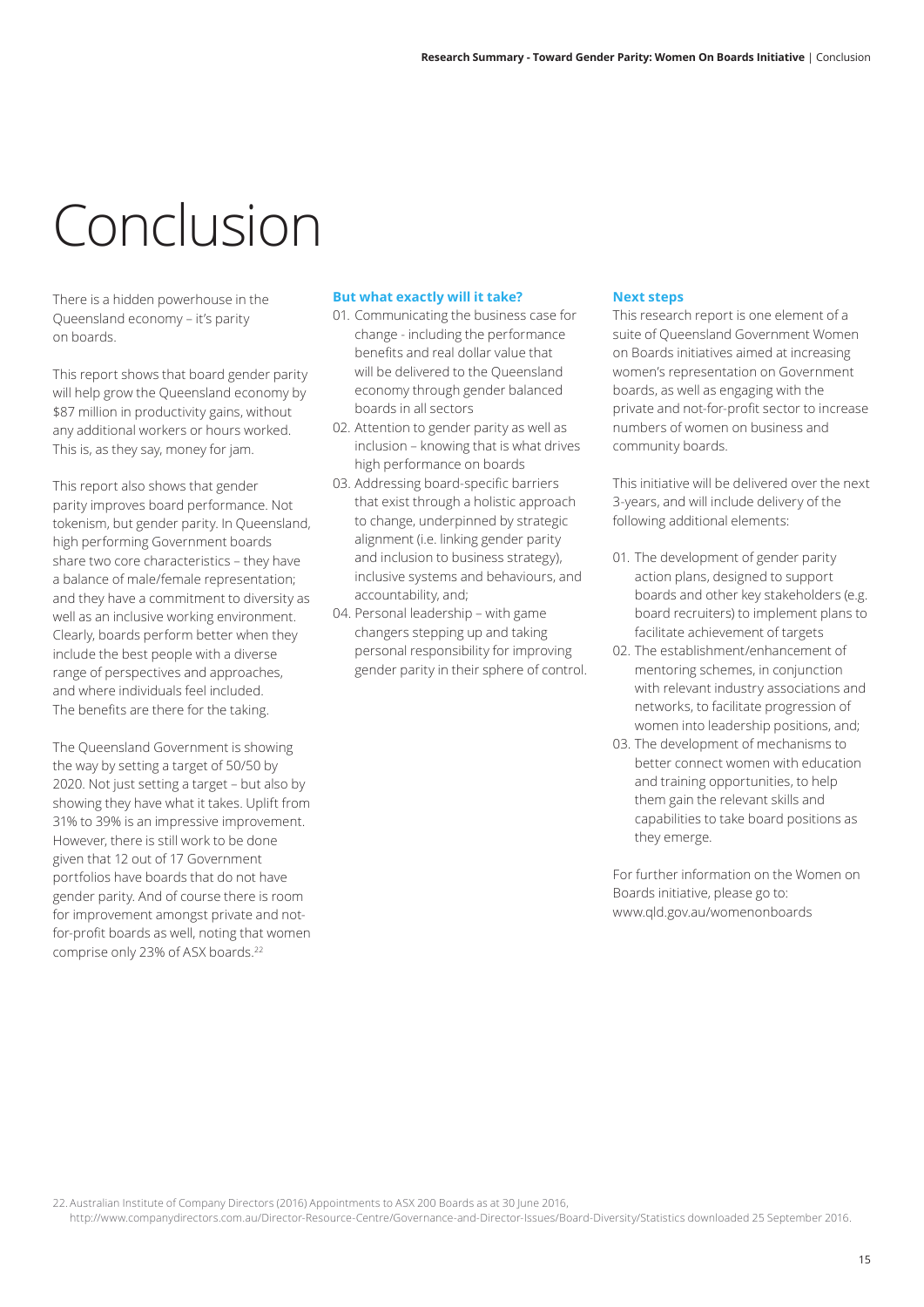

#### **Background information: The Queensland Government's Women on Boards Initiative**

Despite positive changes to the status and roles of women, gender inequality persists in Australia. This restricts women's full participation in social, economic and cultural opportunities, including across Queensland.

In seeking to address this issue, the Queensland Government released the Queensland Women's Strategy 2016-21 – a framework for government, the private sector and the wider Queensland community to achieve greater gender equality in Queensland. This strategy identifies four priority areas for realising positive change. Each outlines a series of actions that will guide achievement of greater gender equality over the next five years (see Figure 13).

A key element within the 'Participation and leadership' priority area is the Women on Boards Initiative (WOBI). Delivered over three years, this initiative aims to facilitate achievement of the Queensland Government's targets in priority sectors:

- **•** 50 per cent of all new board appointees to Queensland Government bodies to be women
- **•** 50 per cent representation of women on Queensland Government bodies by 2020.

In 2016, Deloitte was engaged by the Queensland Government to assist with key elements of the Women on Boards Initiative, including the publication of the *Toward Gender Parity: Women On Boards Initiative* report.

**Figure 13:** Queensland Women's Strategy 2016-21

#### **Queensland Women's Strategy 2016–21**

#### **Vision**

The Queensland community respects women, embraces gender equality and promotes and protects the rights, interests and well-being of women and girls.

#### **Principles**

- Queenslanders value diversity, equality and social inclusion
- The Queensland economy is strongest and everyone benefits when women fully participate and contribute
- Everyone has a role to play in achieving gender equality
- All women and girls have the right to choice, safety and to live without fear
- Every woman is different and valued for her uniqueness.

#### **Four priority areas**



Queensland women and girls participate fully and equally in society and as leaders in the community, in politics and business.

Queensland women and girls achieve economic security across their life.

Queensland women and girls are safe and secure and have access to legal and justice services.

Queensland women and girls are healthy, well and active.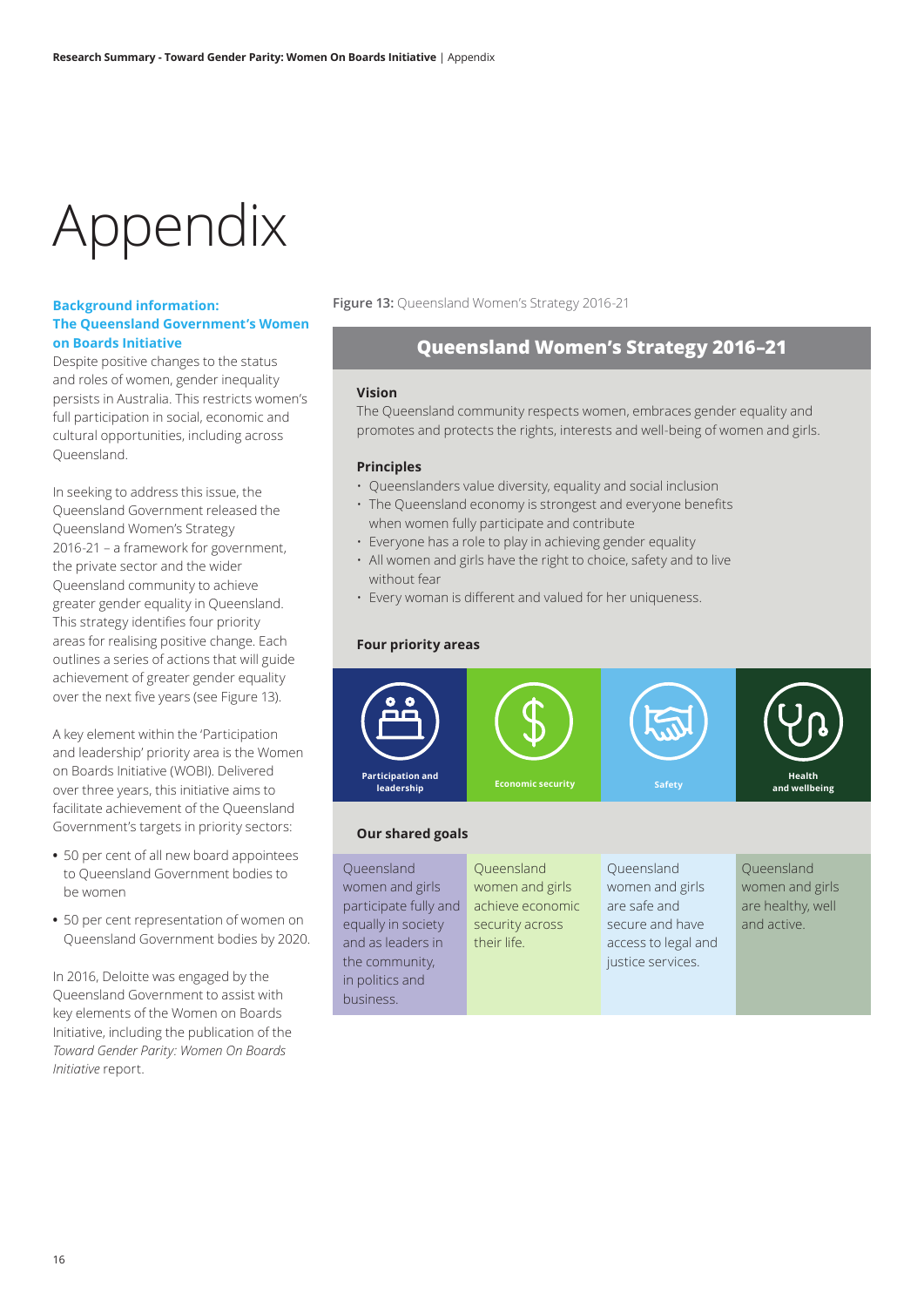### Authors

### Deloitte Human Capital



**Juliet Bourke Partner** julietbourke@deloitte.com.au



**Bernadette Dillon Director** bdillon@deloitte.com.au



**Kristy Delaney Director** kdelaney@deloitte.com.au



**Joe Occhino Senior Consultant** jocchino@deloitte.com.au

### Deloitte Access Economics



**Natasha Doherty Partner** ndoherty@deloitte.com.au



**Bryce Stevens Manager** brstevens@deloitte.com.au



**Kathryn Joannides Analyst** kjoannides@deloitte.com.au



**Timothy Sharpless Analyst** tisharpless@deloitte.com.au